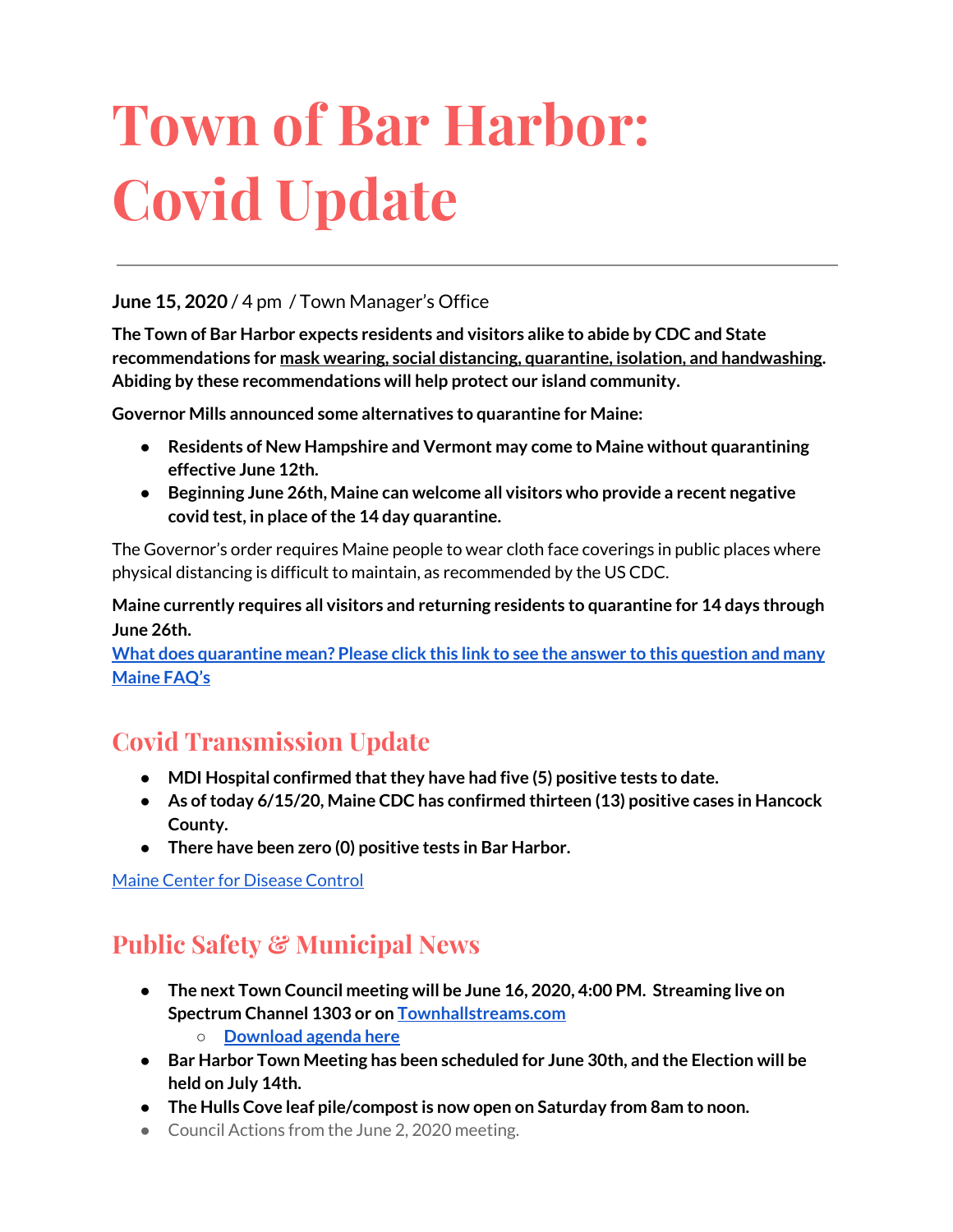- $\circ$  To allow the Parklet program to begin 6/3 for intown businesses.
- **Application for Parklet Program has been extended through 6/17**
	- Click here for link to the Curbside Temporary Outdoor Permit [Application](http://www.barharbormaine.gov/CivicAlerts.aspx?AID=671)
- To write a letter to Governor Mills urging her to:
	- Lift the 14 day quarantine
	- Restrict lodging with internal corridors to 50% capacity which should expire at the end of Phase 2; There should be no capacity restriction for hotels without interior corridors.
	- Consider implementing the plan that the Downeast Covid 19 task force is drafting which consists of surveillance testing of employees and community members, an education campaign about mask wearing and social distancing, and adherence to CDC checklist protocols.
- To allow additional "temporary pandemic signage"
	- Call Code Enforcement for more information 288-3329
- $\circ$  To allow retail stores to exhibit merchandise outside their doors but not to encroach on sidewalks or the entry/exit.
	- Contact Fire Chief for more information 288-5554
- All Comfort Stations (bathrooms) except the Village Green are open.
- All in-town benches & bollards are installed for the season.
- The Park Street and Town Hill Playgrounds are now open to the public.
- Municipal Offices are now open to the public. Please wear a mask and practice social distancing to reduce exposure and risk to staff.
- Parking meters are being installed and will go live on June 1st.
- Transfer Station Permit Stickers New residents or residents with new vehicles may obtain a new permit sticker at both the Transfer Station and the Town's Finance Office during normal business hours.
- Compost Compost is currently available at the Public Works facility in Hulls Cove from 8:00 am to 2:45 pm, Monday - Friday.
- Metal Pile Metal pile is now open for metal drop-off at the Public Works facility in Hulls Cove from 7:00 am to 3:30 pm, Monday - Friday.
- THE FINANCE OFFICE IS OPEN M-F 8:30 AM TO 5:00 PM
	- To make your transaction as efficient as possible here is a list of things you need to be prepared. PLEASE NOTE: THE FINANCE OFFICE IS LIMITED TO TWO PEOPLE AT A TIME.
	- If you are making a payment and you do not need a receipt, you may leave your payments in the secured hallway drop box. Please do not leave cash.
	- DOCUMENTS AND COMPLETED PAPERWORK NEEDED FOR VEHICLE REGISTRATIONS:
	- 1. For re-registrations:
		- Last year's registration
		- CURRENT proof of insurance on the vehicle you intend to register.
		- Current mileage
	- 2. For new registrations purchased from a MAINE dealer
		- Blue title application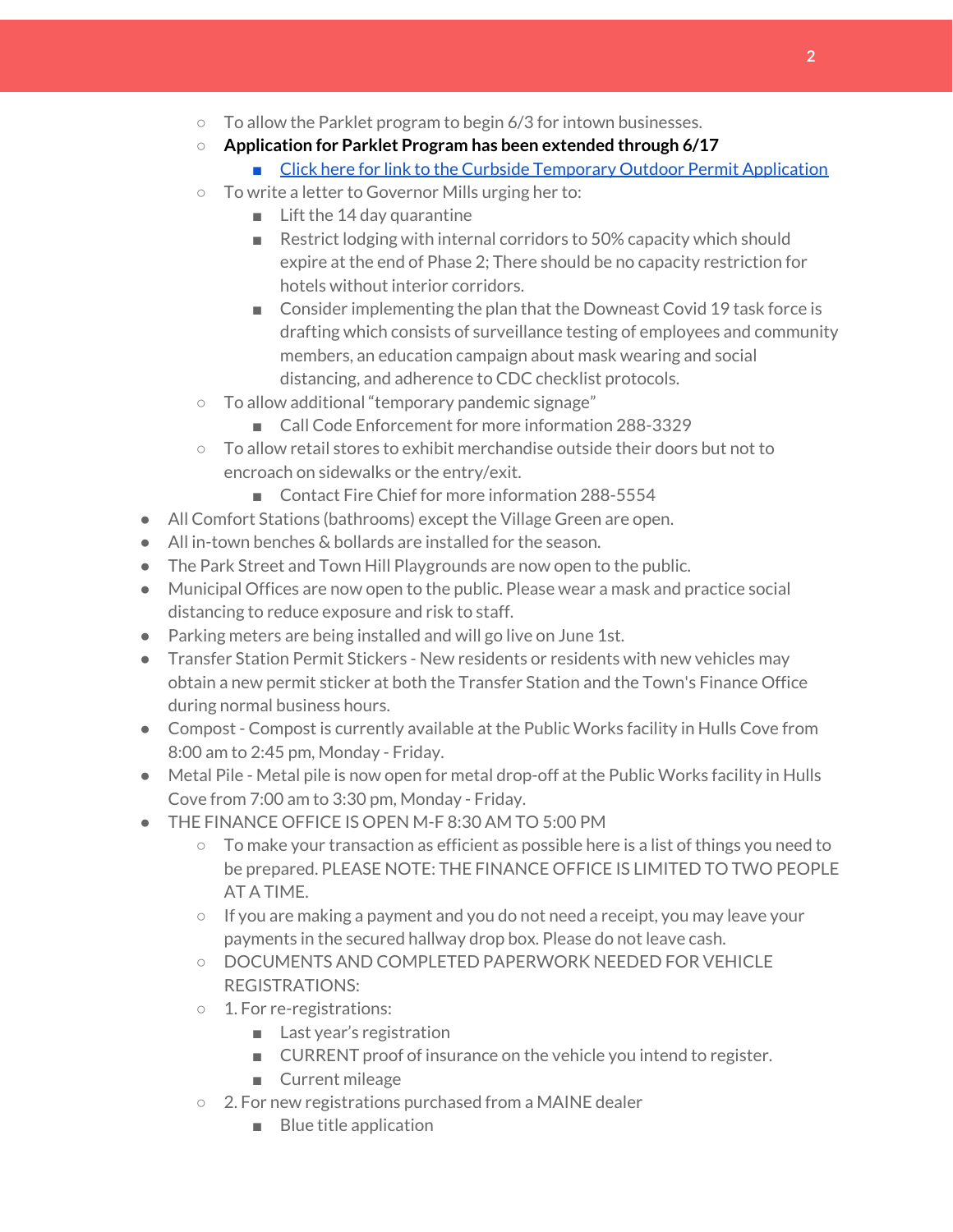- Bill of sale showing proof of sales tax paid at the dealer.
- CURRENT proof of insurance on the vehicle you intend to register.
- If the vehicle is a lease, you also need to provide the lease agreement.
- **\*\*NOTE:** The owner must be present to do the first time registration.
- 3. For new registrations purchased from a private seller.
	- Original title signed over to you by the original owner(s).
	- Detailed bill of sale including the vehicle information, purchase price, signature of seller.
	- CURRENT proof of insurance on the vehicle you intend to register.
	- COMPLETED MVT-2 Application for Certificate of Title. (This document is in the hallway for you to fill out ahead of time.)
	- COMPLETED Use Tax Certificate. (This document is in the hallway for you to fill out ahead of time.)
	- $\blacksquare$  \*\*NOTE: The purchaser(s) must be present to do the first time registration.
- 4. For new registrations that were registered previously in your name in another state:
	- Original out of state title in your name(s).
	- $\blacksquare$  The out of state registration in your name(s).
	- CURRENT proof of insurance on the vehicle you intend to register.
	- COMPLETED MVT-2 Application for Certificate of Title. (This document is in the hallway for you to fill out ahead of time.)
	- COMPLETED Use Tax Certificate. (This document is in the hallway for you to fill out ahead of time.)
	- \*\*NOTE: The purchaser(s) must be present to do the first time registration.
- BURN PERMITS: Burn permits are not being written by BHFD at this time but residents can get a permit online at <https://www13.informe.org/burnpermit/public/index.html>. If unable to obtain a permit online, it is because the fire department is not allowing burning for the day.
- CDC Announces [Modifications](https://www.cdc.gov/media/releases/2020/s0409-modifications-extension-no-sail-ships.html) and Extension of No Sail Order for All Cruise Ships
- Police Department: The Town's Police Department is tasked with enforcing the Governor's Essential Business [Mandate](https://www.maine.gov/governor/mills/sites/maine.gov.governor.mills/files/inline-files/An%20Order%20Regarding%20Essential%20Businesses%20and%20Operations%20.pdf) to ensure that all non essential businesses are complying with the order to close. Please call the department 288-3391 for more information.

#### **Island Explorer**

Downeast Transportation, in consultation with its partners, has decided to indefinitely postpone Island Explorer bus system service for 2020 due to the COVID-19 pandemic.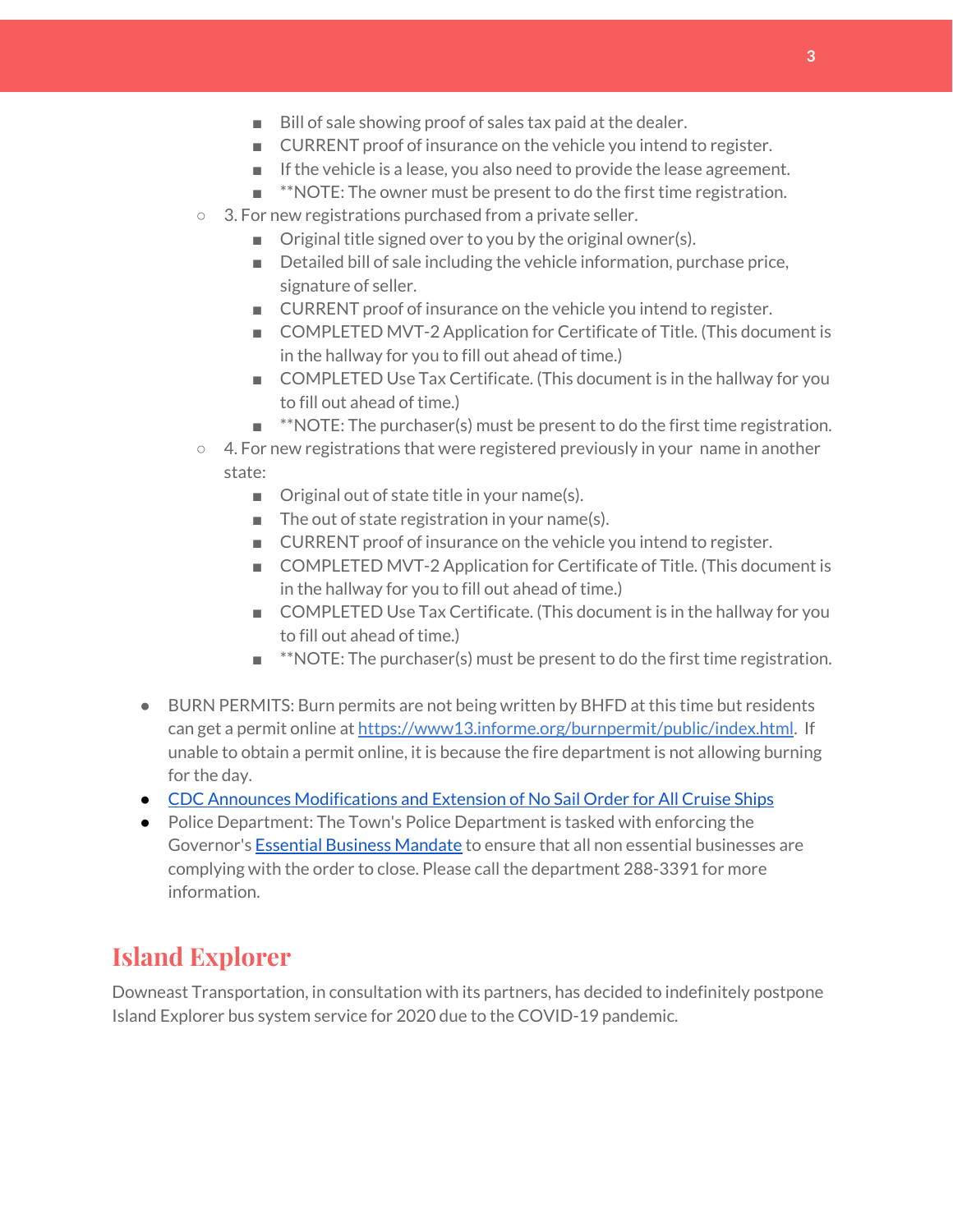# **MDI Hospital**

**MDI Hospital Coronavirus Call Center :**If you are having symptoms or think you may have been exposed to COVID-19, call your primary care provider. If you do not have one, reach out to our Coronavirus Call Center at 207-801-5900. Calling ahead helps our dedicated health care professionals provide the best possible care and protects those in our community who are most vulnerable.

Remember: **PLEASE CALL AHEAD**

MDI [Hospital](https://www.mdihospital.org/covid-19/?fbclid=IwAR2Q31t4a6H1pxDfUeqSzFcmp5UbRlSwe93i58zEkHstfexp5EgoHB5cxGU) Covid Updates

## **Bar Harbor Chamber of Commerce**

**If you have ideas that would help Bar Harbor businesses during this time, please email concepts to Chamber Director Alf Anderson: [alf@barharborinfo.com](mailto:alf@barharborinfo.com)**

Includes resource lists for visitors and businesses

<https://www.visitbarharbor.com/member-center-coronavirus-resources>

## **School Information: Conners Emerson & MDI High School**

**Summer Food Program:** The State of Maine is offering financial support for those families impacted by the pandemic. If your child(ren) qualified for free or reduced lunch during the time they were in school (August-March), you should qualify for the Pandemic EBT (electronic banking) card. The Pandemic EBT offers \$5.04 per student in the household per day.

Call 1-855-797-4357 and speak with an eligibility specialist, who will assist you in getting your card. (No more forms to fill out) You may also want to check to see if you qualify for SNAP or TANDF benefits.

Note: All information is confidential.

USDA [Pandemic](http://track.spe.schoolmessenger.com/f/a/j6GQx4nFl3Rld4Q68tYCuA~~/AAAAAQA~/RgRgu5_JP0SlaHR0cHM6Ly9tYWlsLmdvb2dsZS5jb20vbWFpbC91LzAvP3RhYj1jbSNzZWFyY2gvZnJvbSUzQStiZWVzbGV5L1doY3RLSlZyQ0NUS1JmUldCTFdkUVpGZ2pUVlhNdkRwUVpIa2NoRkJCc3NGcHJxZEtnWFF3S05Tamt3R1RxTFpaS21wTkRHP3Byb2plY3Rvcj0xJm1lc3NhZ2VQYXJ0SWQ9MC4xVwdzY2hvb2xtQgoARkls2l72Ls-jUhhiYXJoYXJib3JqZXdlbEBnbWFpbC5jb21YBAAAAAE~) EBT program

School Emails and Websites

<http://www.mdirss.org/>

Latest email update from [Principal](https://docs.google.com/document/d/1OKDsYNtOgV0FI9xAcXwQvenOKLV0S2vBg1o5jtu5CrE/edit?usp=sharing) Haney MDI High School - Retrieve and Return

Latest email update from Conners [Emerson](https://docs.google.com/document/d/1v3pgkG6Q-9S3gisuUIj4etPVDwgBKl4P00JBkvZr-kk/edit?usp=sharing) School - Summer Food program

Latest email update from [Superintendent](https://docs.google.com/document/d/1fzeCbc8gpTSKmUaDoQH1Avx5PVl-h0reFphXrT1eUNA/edit?usp=sharing) Marc Gousse - Safe Return to School Advisory Group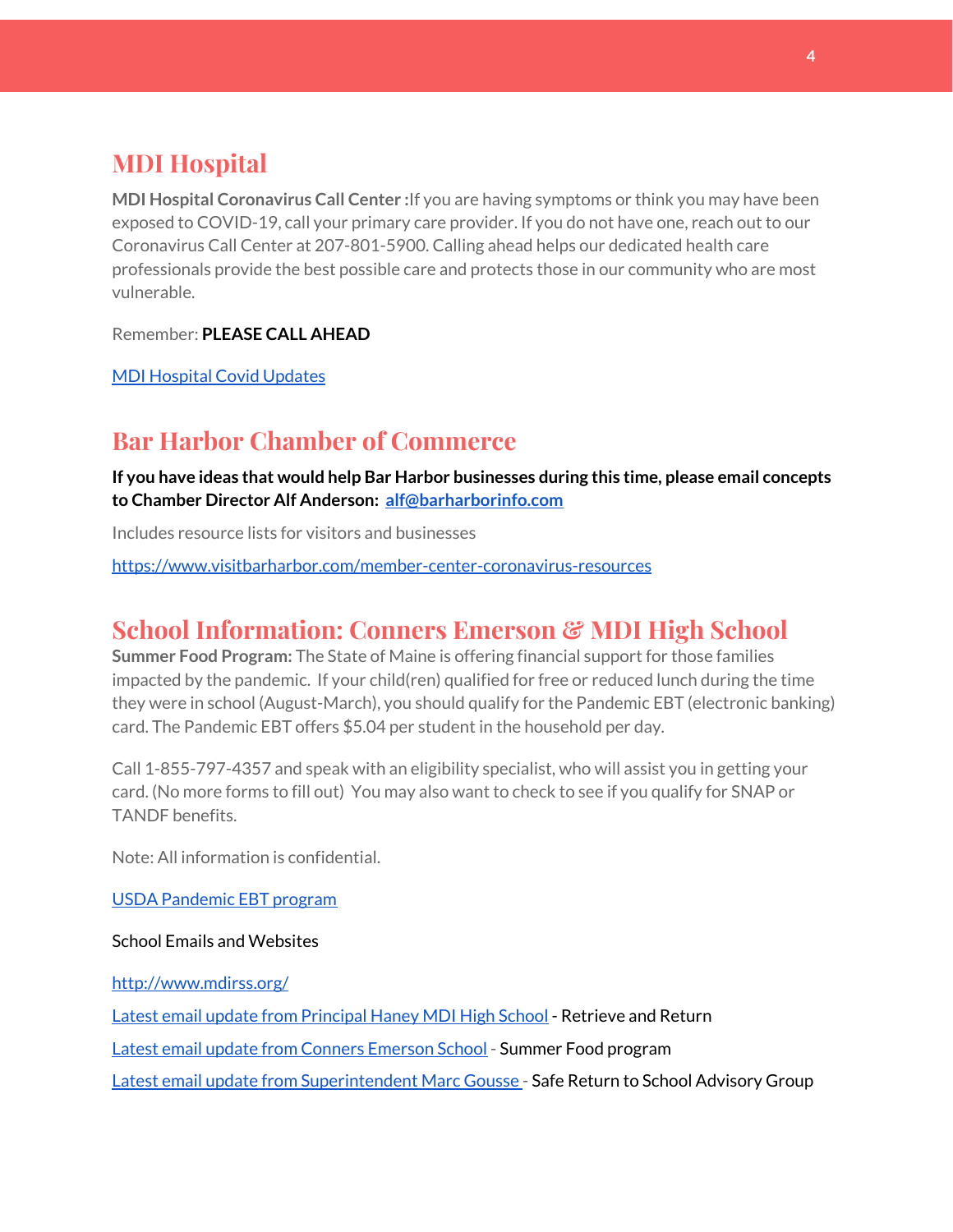# **Mental Health**

[National Alliance on Mental Illness Maine](https://www.namimaine.org/) [Maine DHHS - Hotlines/Crisis Numbers](https://www.maine.gov/dhhs/hotlines.shtml) Crisis [Services](https://www.sweetser.org/programs-services/services-for-adults/crisis-services/)

# **Acadia National Park**

**See latest [alertfrom](https://www.nps.gov/acad/planyourvisit/conditions.htm) ANP : Carriage Roads Open to Hikers and Walkers**

## **Land & Garden Preserve**

The Asticou Azalea Garden is now open each Thursday through Sunday from 10 a.m. to 2 p.m. until at least early August.

Thuya Garden and the Abby Aldrich Rockefeller Garden remain closed for the time being. Notifications of opening schedules will be published as they are finalized.

Little Long Pond, Asticou Landing, Terraces and Lookouts are open daily from dawn to dusk.

Land & Garden [Preserve.](http://r20.rs6.net/tn.jsp?f=001c2c44O_Y4Bmt5GaCvu5yAYkz89M8Lwr9w3wPmKga-jL0VkXmrA_iCBnJWeKd-r-c_wiOF7jNYC-QzXJMviI1ynfM6TwSp8c5otfuaSIRTDcq5nn2rk6dJCDjoN3eBqPHJKFYoFyk9hM2S6_Umc9OISkK5B4CYWoH5SoIKNOTrvM=&c=hkvlfXnwmFjdodNWvqArIvDg3SgMq59MugFS-G4pB0EsTcKrtCXmmw==&ch=dosMVM0pVLoaympYuEEiXtIerW5cx-__Cn3S8zZpZ16TXMeGogAN8g==)

## **Community Resources**

- **● Healthy Acadia [Newsletter](https://mailchi.mp/healthyacadia.org/june8_2020) June 8, 2020**
- Open Table MDI Building [Community,](https://www.opentablemdi.org/) One Meal at a Time is delivering meals twice a week, free of charge, to anyone who requests them (MDI wide), as well as once a week curbside pick up. They are donation based and the food is healthy and tasty.
- **Jesup [Memorial](https://jesuplibrary.org/) Library educational resources**
- Mount Desert 365 Resource [Spreadsheet](https://docs.google.com/spreadsheets/d/1okAx6HSsgXZY9CGH07Dzi6rqe7a6m4dLCPKot2Li7Ek/edit?usp=sharing) is a resource list for all of MDI
- Project Open: A community [spreadsheet](https://docs.google.com/spreadsheets/d/1dBicBiBXGzzWEFd9oqL7EBDbFWjDCPl6SSMea_Kt4pc/htmlview#) letting residents and visitors know what island [businesses](https://docs.google.com/spreadsheets/d/1dBicBiBXGzzWEFd9oqL7EBDbFWjDCPl6SSMea_Kt4pc/htmlview#) are open
- Mount Desert Island [Community](https://www.mdicr.org/) Response is a resource list for all of MDI
- Bar [Harbor](https://www.barharborfoodpantry.org/) Food Pantry
- Help Request to MDI [Community](https://docs.google.com/forms/d/e/1FAIpQLSeZfu0tCcthHc9oL7tPomVRdniYiE7nbT_kkK9iCSRgqDhOvQ/viewform) Helpers

**Ways to Help**

- MDI [Nonprofit](https://sites.google.com/mdina.org/public/sos-mdi?authuser=0) Alliance : Share Our Stimulus : share stimulus money with local nonprofits.
- **MDI [Community](https://docs.google.com/forms/d/e/1FAIpQLSe_CJUFdVvwJkmymWRqUeK8bx3m7n4uSOuUPYHqXSAyH2DBoQ/viewform?fbclid=IwAR25hjnWGhnMP0lOWMcBPRBumhtQCJGZO4hlk-T-VjNGZljL1kVX5pWrL6U) Helpers**
- Island [Connections](http://islconnections.org/contact-us/)